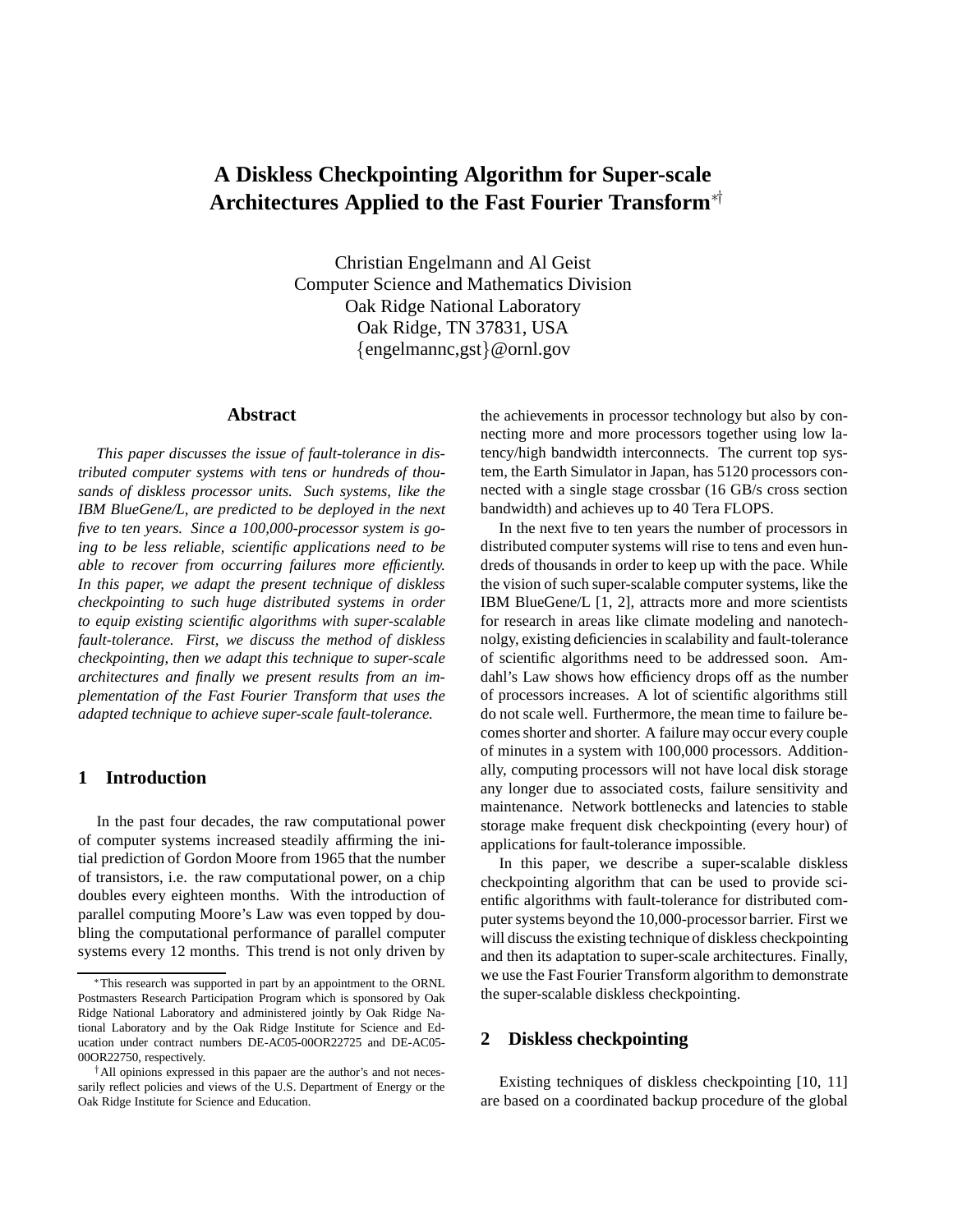application state, which consists of the state of each process and a log of all in-flight messages. This application state is stored in the memory of dedicated checkpoint processes using common encoding semantics, such as RAID. By eliminating stable storage, diskless checkpointing reduces overhead and latency allowing more frequent checkpoints and shorter application running time. To avoid the absence of any stable storage backup for long application runs, a two level approach with frequent memory and infrequent disk checkpointing has been used.

In case of single or multiple process failures in a system using diskless checkpointing, all correct processes rollback to their last checkpoint state using either a locally maintained copy or the stored backup from the checkpoint processes. All failed processes are restarted using their last checkpoint states from the checkpoint processes. If no spare processors are available, two or more processes may be assigned to one processor or a dedicated checkpoint processor may become a replacement processor. New checkpoint or spare processors can be added to the system dynamically during runtime when they become available.

Super-scale distributed systems with tens or hundreds of thousands of diskless processor units will likely have short mean times to failure. Checkpointing and restart algorithms will need to recover fast and to progress even while other failures occur. Additionally, complete system backups to remote stable storage may only be performed very infrequently due to I/O limitations. The following adaptation of diskless checkpointing is able to address these problems by embedding a distributed memory checkpointing and restart algorithm into application algorithms.

#### **3 Super-scalable self-healing algorithms**

Naturally fault-tolerant algorithms for super-scale architectures [7] are able tolerate failures without requiring notification or recovery from previously saved state. They do this through the mathematical properties of the algorithms themselves. A simple example is an iterative method that requires a little longer to converge if a failure occurs. In this section we describe how algorithms without such properties can be equipped with a scalable replication scheme similar to diskless checkpointing in order to provide a self-healing capability for fault-tolerance.

In a super-scalable self-healing algorithm, every process is only responsible to replicate its own local state to a set of neighbor processes using encoding, such as RAID. The neighbor processes themselves are also replicating their own local state each to different sets of neighbor processes. In contrast to the traditional diskless checkpointing with its global separation of current and backup state, a scalable peer-to-peer infrastructure of checkpointing processes is formed with local separation of current and backup states



**Figure 1. Peer-to-peer infrastructure of checkpointing processes**

(see example in figure 1). The amount of additional information each process needs to hold in its memory is only dependent on the encoding algorithm and on the number of neighbors involved in the replication of the state of one process, i.e. the system-wide degree of fault-tolerance.

The set of neighbor processes may be derived from the physical network infrastructure, e.g. the set of processors connected to, where it may also be greater than the number of direct connections, e.g. based on a maximum number of hops. The second variant ensures a greater degree of fault-tolerance, while both ensure a minimum of latency and a maximum of bandwidth. However, the probability of a failure involving physical neighbors, e.g. node failures, may be greater than the probability of a failure involving a set of random or far away neighbors.

The set of neighbor processes may also be derived from the logical network infrastructure defined by the application algorithm the checkpointing is embedded in. If the algorithm requires the exchange of process state anyway, why not use it as a replication scheme provided that the states are replicated at multiple processes. This solution has a greater latency and smaller bandwidth if the neighbor processes are not physical neighbors.

Furthermore, the neighborhood of a process may change in case of a failure and restart, since the physical location of the restarted process may be different. In order to provide fault-tolerance, process state needs to be replicated at different physical locations.

Synchronization of checkpointing processes (individual checkpoints) is not necessary if they do not communicate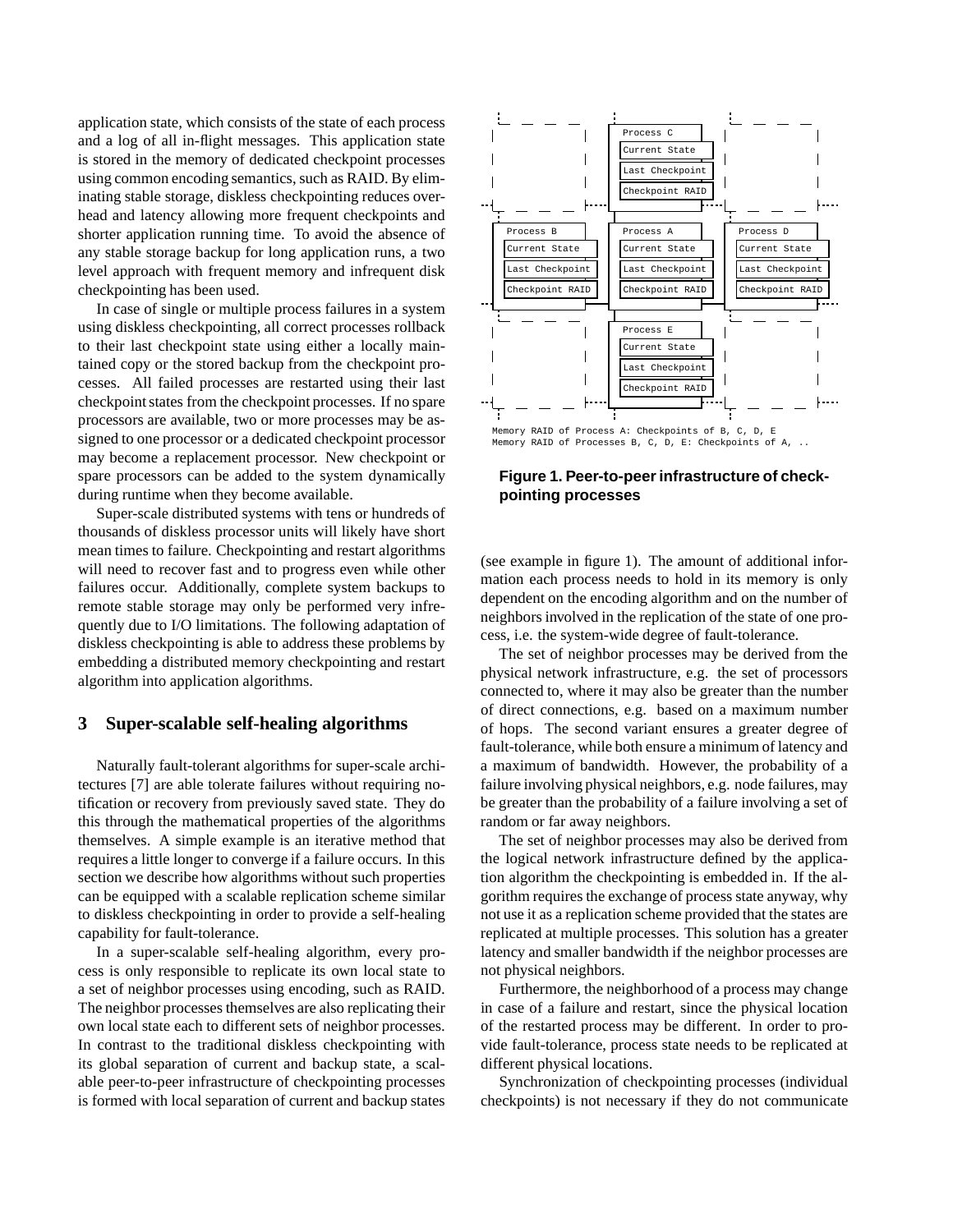with each other at all or if they do not communicate between synchronizing checkpoints. Once they send each other messages, synchronization is necessary to make sure that process restarts are consistent with the algorithm state (coorditated checkpoints). There are two methods for backup coordination: the snapshot method with global synchronization and the record keeping of in-flight messages with local synchronization.

The traditional snapshot method can be used to synchronize the checkpoints of all processes at once. Global barriers are set at a specific algorithm state after a checkpoint was performed requiring each process to wait until all other processes reach the barrier. All process checkpoints are declared valid only after passing the barrier, so that the old checkpoints are valid until all processes have completed their new checkpoints.

When a failure occurs, all correct processes rollback to their last checkpoint state using a locally maintained copy or the remote backup in the neighbor processes. All failed processes are replaced using their last checkpoint states from their neighbor processes. There are no additional group communication algorithms, such as reliable broadcast, needed to ensure the replication procedure, since the global barrier also validates the new checkpoints and therefore acts as an acknowledgement for the replication messages. This method produces  $p$  times  $k$  replication messages, where  $p$  is the total number of processes and  $k$  is the degree of fault-tolerance (the average number of neighbors assigned to one process).

The record keeping of in-flight messages is a method to synchronize the checkpoints only of dependent processes. A message is called in-flight once it is sent out and until the receiver returned an acknowledgement. It is stored in the process state for that period. The receiver sends an acknowledgement if it does not need the message anymore to reconstruct its current state from its replicated backup state (usually after a checkpoint).

In case of a failure, all correct processes continue to work. All failed processes are replaced using their last checkpoint states from the neighbor processes. A restarted process may request from another (correct or restarted) process to resend a lost message. Since messages are part of the process state and only deleted once they are not needed anymore, the restart is consistent even if multiple dependent processes fail at once.

In order to ensure the correctness of the replication procedure, the state replication needs group communication algorithms, such as reliable broadcast. This method produces  $p$  times  $k$  group communication for the replication process, while it doubles the number of application algorithm messages for the record keeping. It should only be used if an application algorithm has very infrequent messages that do not synchronize all processes.

Variations of this algorithm may handle some parts more efficiently. For example, unprocessed received messages may be stored immediately with a checkpoint to release the copies on the sending site. The sending site may automatically resend all unacknowledged messages in the same order after a restart. The restarted process may access its local copy of the replicated state of the sending site to retrieve the message without networking.

Both methods have their advantages and disadvantages. The global system snapshot is easy to implement, but every coordinated checkpoint and every failure results in a system wide synchronization. The record keeping of in-flight messages is asynchronous, but doubles the number of algorithm messages and involves localized group communication algorithms between neighbors.

Existing fault-tolerant message passing software, such as FT-MPI [4] and PVM [6], do support the needed partial system recovery due to their dynamic management of system global message addressing and routing.

In the following sections we are going to show how two different versions of the parallel Fast Fourier Transform can be equipped with the introduced super-scale diskless checkpoint and restart to provide a self-healing capability for fault-tolerance.

## **4 Parallel FFT**

The Fast Fourier Transform (FFT) plays an important role in scientific research areas, such as climate modeling [3, 5]. Scientific applications for large-scale distributed systems widely use parallel variants [8, 9] of the serial algorithm despite the fact that a huge communication overhead, about 50%, may be involved. The FFT algorithm is not naturally fault-tolerant, since all intermediate values are critical to the calculation of the final result. A single process failure affects more than one output value and cannot be recovered without using a previously replicated backup of the process state.

The serial FFT is a very fast algorithm for computing a 1-D Fourier transform in  $nlog(n)$  steps. Multi-dimensional FFTs can be performed in a sequence of 1-D transforms by applying them in every dimension. For example,  $n$  1-D transforms of the length  $m$  with the stride 1 and  $m$  1-D transforms of the length  $n$  with the stride  $m$  are carried out for a 2-D transform of an  $m$  by  $n$  array. The second set of 1-D transforms is basically applied to the transposed result of the first set of 1-D transforms.

There are two common parallel variants of the FFT. The distributed FFT is a parallel version of the 1-D transform. It splits the inner loop over multiple processes and involves crosswise message exchanges between processes for some stages of the FFT. The transposed FFT is a parallel version of a multidimensional transform. It literally transposes the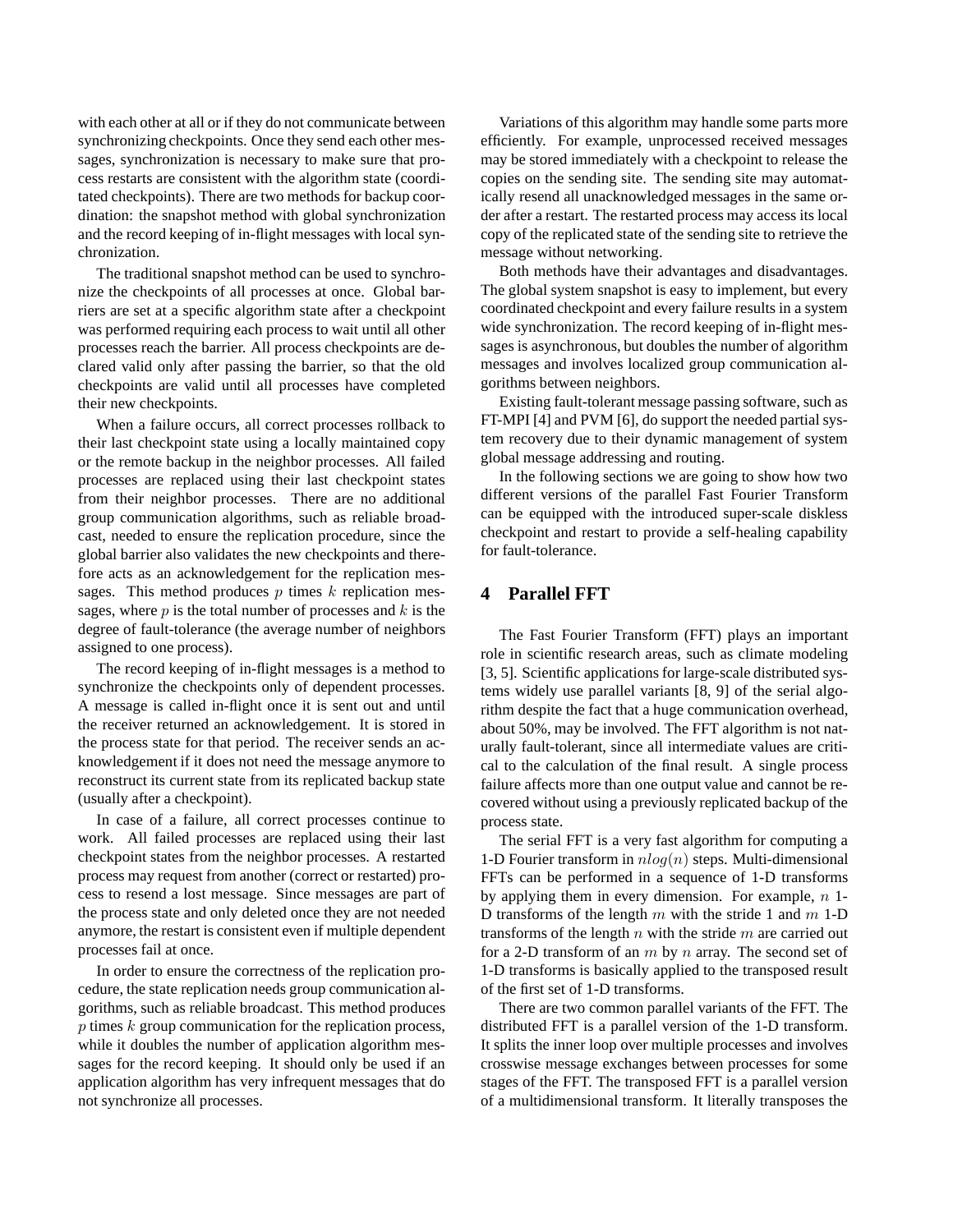

**Figure 2. Distributed FFT**

array between local 1-D FFT runs over the rows.

# **5 Fault-tolerant distributed FFT**

The serial FFT has  $log(n)$  stages of n operators. Before every stage, a crosswise exchange of values is performed between values that are  $2log(n)$ -stage apart. Assuming a distribution of  $n$  values over  $p$  processes the communication for  $n/p$  values are process-local in the last  $log(n/p)$ stages. The distributed FFT consists of two phases (see example in figure 2). The first phase involves the crosswise messaging before every stage resulting in high inter-process dependency. The second phase consists of totally independent computation at all processes and exists only if more than one value is assigned to one process  $(n/p > 1)$ .

In the first phase of the distributed FFT, processes are highly dependent on each other due to the crosswise messaging. A coordinated checkpointing and restart in case of a failure is needed to ensure consistency. The coordination can be performed using either the snapshot method or the record keeping of in-flight messages. However, since heavy messaging by the application algorithm is involved we can show that the record keeping of in-flight messages should not be used in this case.

The traditional snapshot method can be used to regularly checkpoint the global system state at once after a specific number of stages are computed. A global barrier is set after every mth stage is computed and the set of values is replicated. Once every process reaches that barrier the replicated sets of values become valid and the old ones are discarded. In case of a failure, all processes fall back to the last checkpoint using a locally maintained copy or the backup in their neighbors.

Can the record keeping of in-flight messages also be used as an alterative asynchronous coordination method? Yes, since messages are exchanged crosswise before every stage, another exchange of messages after completing a stage can be used to implement the acknowledgement of messages enabling the sending site to delete the message from its memory. All unacknowledged messages and the set of values are replicated at a checkpoint. Processes are free to checkpoint individually.

In case of a failure, correct processes continue to work while failed processes are restarted with their last checkpoint, i.e. with their last set of values. A restarted process always needs to restore lost messages, since the FFT algorithm progresses only after receiving a message. Request messages are sent to processes to retrieve messages until the restarted process is in sync.

Since the record keeping of in-flight messages doubles all application messages to satisfy the acknowledgement scheme and the distributed FFT is a communication bound algorithm, the traditional snapshot method is the way to go in the first phase. Additionally, a race condition exists for restarted processes due to the high volume of messaging and short computation periods. A restarted process may never get in sync and may always request messages. In the worstcase scenario, the original amount of messages is going to be tripled for every faulty process after a restart. Automated sending of lost messages by the sender site can eliminate this race condition.

Since processes do not depend on each other in the second phase of the distributed FFT, individual checkpointing of the current values using a group communication algorithm at the set of neighbor processes can be used. In case of a failure, correct processes continue to work while failed processes are restarted with their last checkpoint.

A simplification of checkpointing and restart may also just implement regular application global snapshots using barriers. A synchronized global checkpoint may still be faster than p times asynchronous replication procedures using group communication.

Variations of the distributed FFT [9] dynamically modify the value assignment to gain multiple blocks of continuous independent parallel computation each followed and preceded by global shuffle communication. Sets of values, each only with internal crosswise exchanges, are assigned to processors due to the value shuffling. Since the global shuffle communication involves synchronization anyway, a system-wide snapshot can be done after each global shuffle and individual checkpoints can be done regularly during the independent computation and right before the next global shuffle. The global shuffle can be combined with the state replication to save communication costs. The barrier for the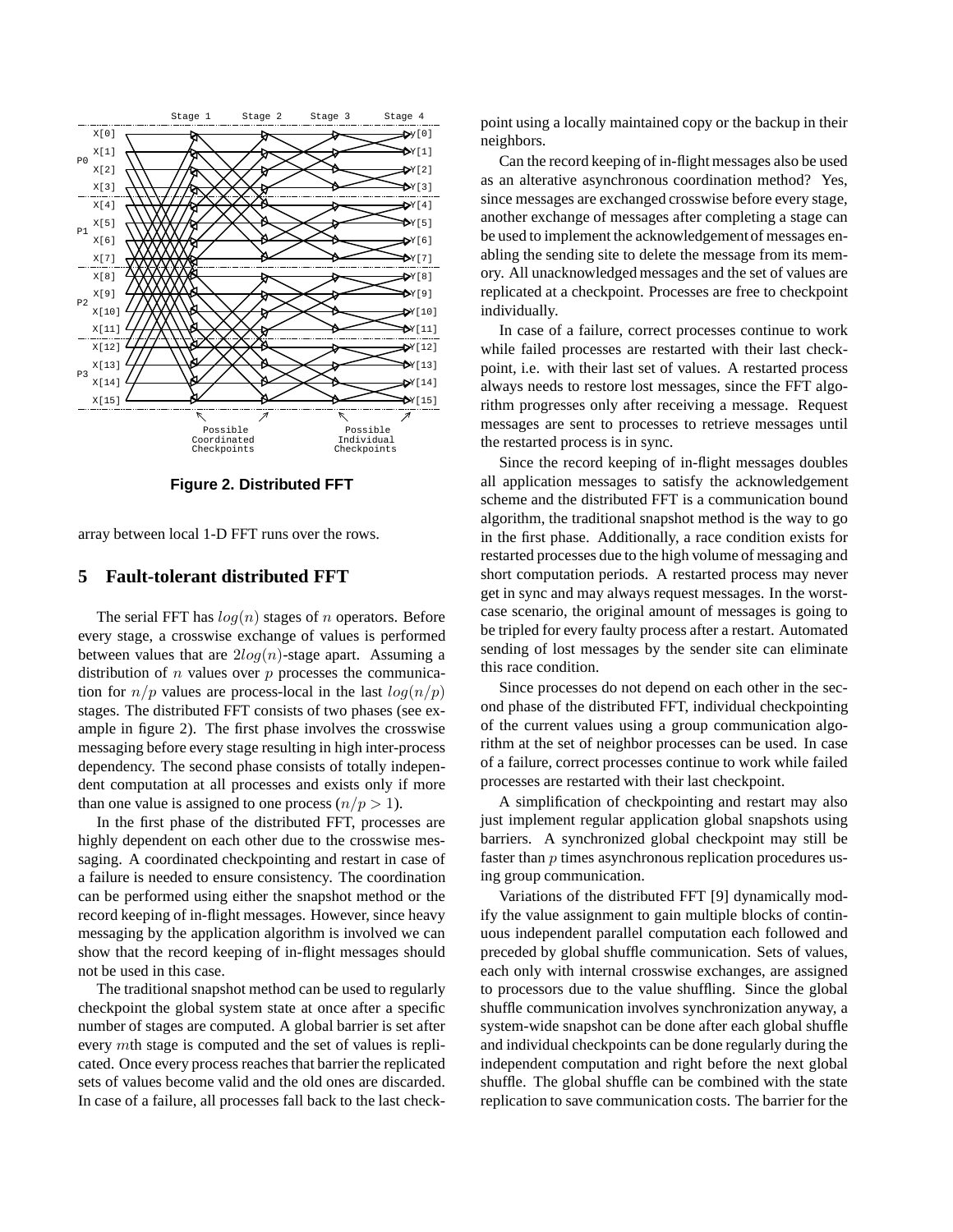

**Figure 3. Transposed FFT**

snapshot after the global shuffle ensures the complete communication step.

#### **6 Fault-tolerant transposed FFT**

Multi-dimensional Fourier transforms can be performed as a sequence of 1-D transforms by applying them in every dimension (see example in figure 3). Each processor is assigned to one or more row vectors and runs the serial 1-D FFT. A global matrix transpose is executed to realign the row vectors, so that the next set of 1-D transforms runs over the columns. Sets of serial 1-D FFT transforms are executed in parallel with a matrix transpose for every dimension.

Similar to the shuffled distributed FFT, blocks of independent computation are enclosed by global communication. The computation involves a local serial FFT without any communication. A system-wide snapshot can be taken after each matrix transpose and individual checkpoints can be performed regularly during the independent computation and right before the next matrix transpose.

In case of a failure, all processes fall back to the last checkpoint using a locally maintained copy or the backup in their neighbors. Since an individual checkpoint is taken right before and a snapshot is performed right after the global matrix transpose, any failure during that global communication phase results in a fallback to the state of the finished local FFT. The computation results are already replicated individually and only the global matrix transpose is restarted again. More interestingly, the global matrix transpose can be combined with the state replication to save communication costs.

# **7 Conclusions**

In continuation of our initial research at the Oak Ridge National Laboratory on naturally fault-tolerant algorithms for super-scale distributed systems with 100,000 or more processors, this paper goes a step further and describes how existing scientific algorithms can be equipped with a self-healing capability in order to provide scalable faulttolerance in such huge computer systems. In the absence of local stable storage and the limited bandwidth to remote stable storage, a peer-to-peer diskless checkpointing algorithm was used to replicate process state at the memory of neighbor processes. The neighbor processes themselves were also replicating their own local state each to different sets of neighbor processes. The fixed number of neighbor processes and their physical location determined the degree of fault-tolerance. Different techniques were illustrated for the checkpointing coordination. Individual checkpointing by processes could only be used if there is no messaging involved. Synchronized checkpointing coordination based on a global application state snapshot proved to be easy to use, while asynchronous checkpointing coordination based record keeping of in-flight messages involved additional messaging overhead. We showed how different versions of the parallel Fast Fourier Transform (distributed and transposed) could be equipped with the introduced super-scale diskless checkpointing algorithm. As a result, scientific applications may be able to run fault-tolerant on super-scale distributed systems. Until the delivery of these systems and the deployment of such software, many open questions remain. We will continue to do research in this area with an emphasis on the further development of application oriented super-scale fault-tolerant algorithms.

### **References**

- [1] *The ASCII BlueGene/L Computing Platform*. Lawrence Livermore National Laboratory, Livermore, CA, USA. Available at http://www.llnl.gov/asci/platforms/bluegenel.
- [2] N. R. Adiga et al. An overview of the BlueGene/L supercomputer. *Proceedings of SC2002, also IBM research report RC22570 (W0209-033)*, 2002.
- [3] J. B. Drake, I. T. Foster, J. G. Michalakes, B. R. Toonen, and P. H. Worley. Design and performance of a scalable parallel community climate model. *Parallel Computing*, 21(10):1571–1591, 1995.
- [4] G. E. Fagg, A. Bukovsky, and J. J. Dongarra. Harness and fault tolerant MPI. *Parallel Computing*, 27(11):1479–1495, 2001.
- [5] I. T. Foster and P. H. Worley. Parallel algorithms for the spectral transform method. *SIAM Journal on Scientific Computing*, 18(3):806–837, 1997.
- [6] G. A. Geist, A. Beguelin, J. J. Dongarra, W. Jiang, R. Manchek, and V. S. Sunderam. *PVM: Parallel Virtual*